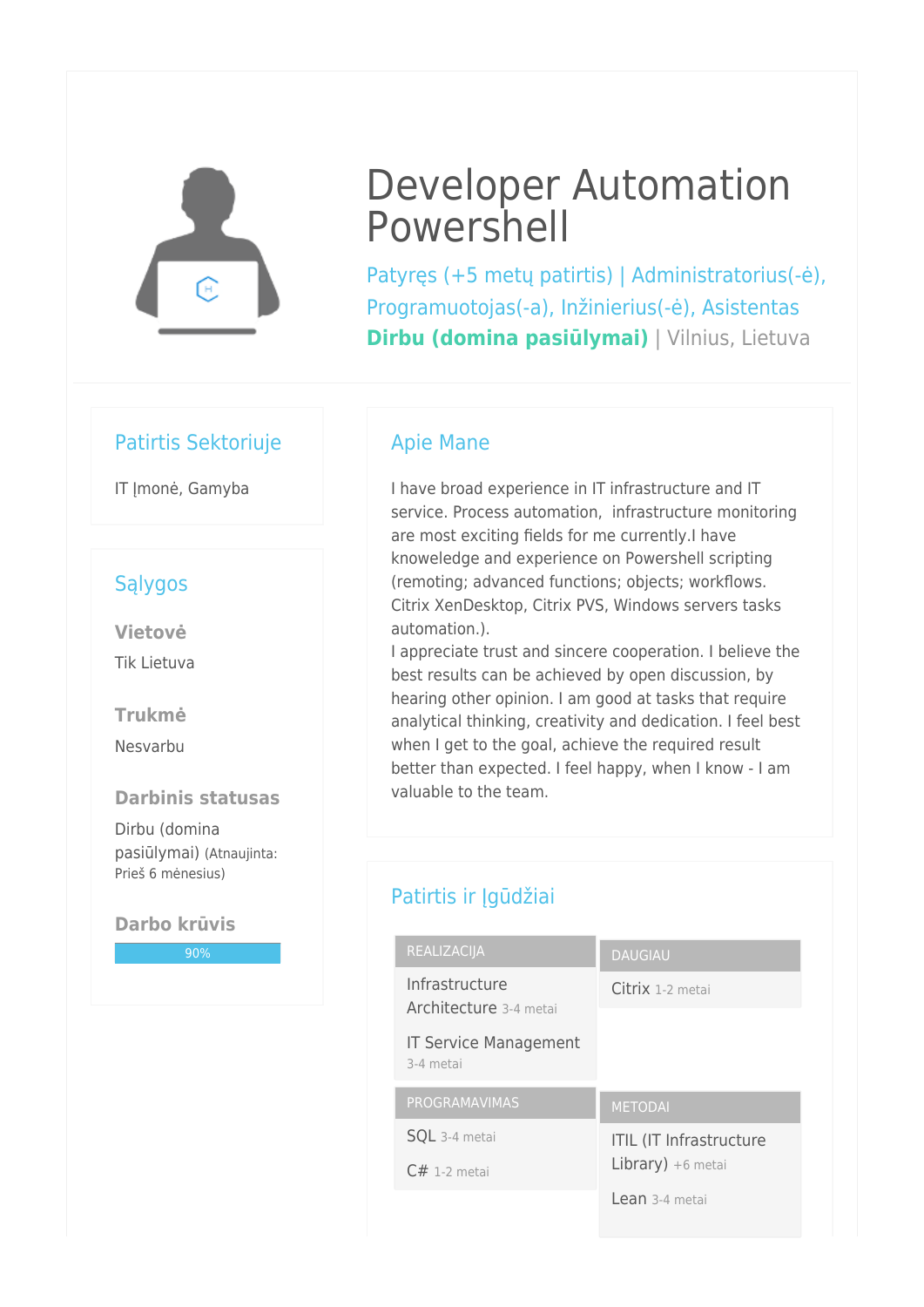|                                        | Scrum 0-1 metai                            |
|----------------------------------------|--------------------------------------------|
|                                        | Agile 0-1 metai                            |
|                                        | Sprint 0-1 metai                           |
| <b>[RANKIAI</b>                        | <b>NET</b>                                 |
| Visual Studio 1-2 metai                | PowerShell 2-3 metai                       |
| Jira 0-1 metai                         | $C#$ 0-1 metai                             |
|                                        | Net 0-1 metai                              |
|                                        | SharePoint 0-1 metai                       |
|                                        | WCF 0-1 metai                              |
| <b>DUOMENŲ BAZĖS</b>                   | UŽSIENIO KALBOS                            |
| SQL 3-4 metai                          | Lietuvių Gimtoji                           |
| DB Architecture 0-1 metai              | Angly Proficient Business<br>Level (C1/C2) |
|                                        | Rusų Независимый<br>Пользователь (В1/В2)   |
| MOTYVACIJA                             | <b>IŠSILAVINIMAS</b>                       |
| Išskirtiniai Projektai + +<br>$^{+}$   | Vidurinė mokykla Gautas<br>diplomas        |
| Karjeros Vartai + + +                  | Bakalauras IT srityje                      |
| Neįveikiama Komanda<br>$+ +$           | Gautas diplomas                            |
| Ikvepiantys Vadovai + +                |                                            |
| Profesionalūs Mokymai<br>$+ +$         |                                            |
| <b>Culture of Experiments</b><br>$+ +$ |                                            |
| Modernus Biuras +                      |                                            |
| PATIRTIS SEKTORIUJE                    | PATIRTIS PAREIGOSE                         |
| IT <i>[monè</i> +6 metai               | Inžinierius $(-\dot{e}) + 6$ metai         |
| Valstybinis 2-3 metai                  | Database Administrator                     |
| Gamyba 1-2 metai                       | $(DBA) + 6$ metai                          |
|                                        | Really Good Person :)<br>+6 metai          |
|                                        | Komandos Lyderis(-ė)<br>4-5 metai          |
|                                        | Technikas(-ė) 1-2 metai                    |